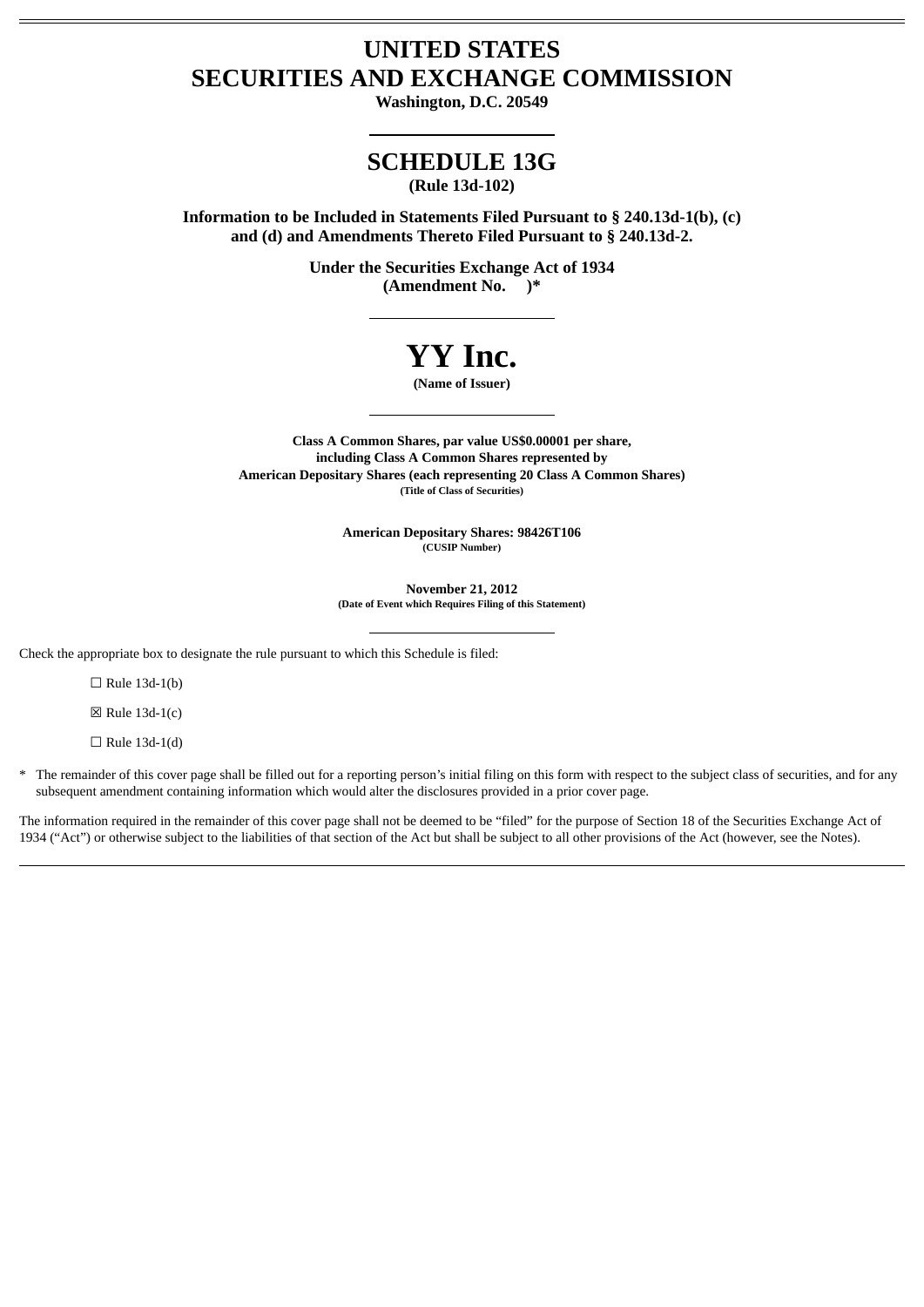|                | <b>CUSIP No. 98426T106</b><br>Page 2 of 11                                                    |   |                                              |  |
|----------------|-----------------------------------------------------------------------------------------------|---|----------------------------------------------|--|
| $\mathbf{1}$   | NAMES OF REPORTING PERSONS                                                                    |   |                                              |  |
|                | Temasek Holdings (Private) Limited                                                            |   |                                              |  |
| 2              | CHECK THE APPROPRIATE BOX IF A MEMBER OF A GROUP (SEE INSTRUCTIONS)                           |   |                                              |  |
|                | (a) $\Box$<br>$(b)$ $\square$                                                                 |   |                                              |  |
| 3              | <b>SEC USE ONLY</b>                                                                           |   |                                              |  |
| $\overline{4}$ | CITIZENSHIP OR PLACE OF ORGANIZATION                                                          |   |                                              |  |
|                |                                                                                               |   |                                              |  |
|                | Singapore<br>5 <sup>1</sup>                                                                   |   | <b>SOLE VOTING POWER</b>                     |  |
|                |                                                                                               |   |                                              |  |
|                |                                                                                               |   | $\overline{0}$                               |  |
|                | <b>NUMBER OF</b>                                                                              | 6 | <b>SHARED VOTING POWER</b>                   |  |
|                | <b>SHARES</b><br><b>BENEFICIALLY</b>                                                          |   |                                              |  |
|                | <b>OWNED BY</b>                                                                               |   | 12,000,000*                                  |  |
|                | <b>EACH</b><br><b>REPORTING</b>                                                               | 7 | <b>SOLE DISPOSITIVE POWER</b>                |  |
|                | <b>PERSON</b>                                                                                 |   |                                              |  |
|                | WITH:                                                                                         | 8 | $\boldsymbol{0}$<br>SHARED DISPOSITIVE POWER |  |
|                |                                                                                               |   |                                              |  |
|                |                                                                                               |   | 12,000,000*                                  |  |
| 9              | AGGREGATE AMOUNT BENEFICIALLY OWNED BY EACH REPORTING PERSON                                  |   |                                              |  |
|                |                                                                                               |   |                                              |  |
|                | 12,000,000*                                                                                   |   |                                              |  |
| 10             | CHECK IF THE AGGREGATE AMOUNT IN ROW (9) EXCLUDES CERTAIN SHARES (SEE INSTRUCTIONS) $\square$ |   |                                              |  |
| $11\,$         | PERCENT OF CLASS REPRESENTED BY AMOUNT IN ROW (9)                                             |   |                                              |  |
|                |                                                                                               |   |                                              |  |
| 12             | 7.69%**<br>TYPE OF REPORTING PERSON (SEE INSTRUCTIONS)                                        |   |                                              |  |
|                |                                                                                               |   |                                              |  |
|                | HC                                                                                            |   |                                              |  |
|                |                                                                                               |   |                                              |  |

Based on 156,000,000 Class A Common Shares, par value US\$0.00001 per share ("Class A Shares"), reported as outstanding immediately after the initial public offering by YY Inc. in its prospectus dated November 20, 2012 and filed with the Securities and Exchange Commission ("SEC") on November 21, 2012.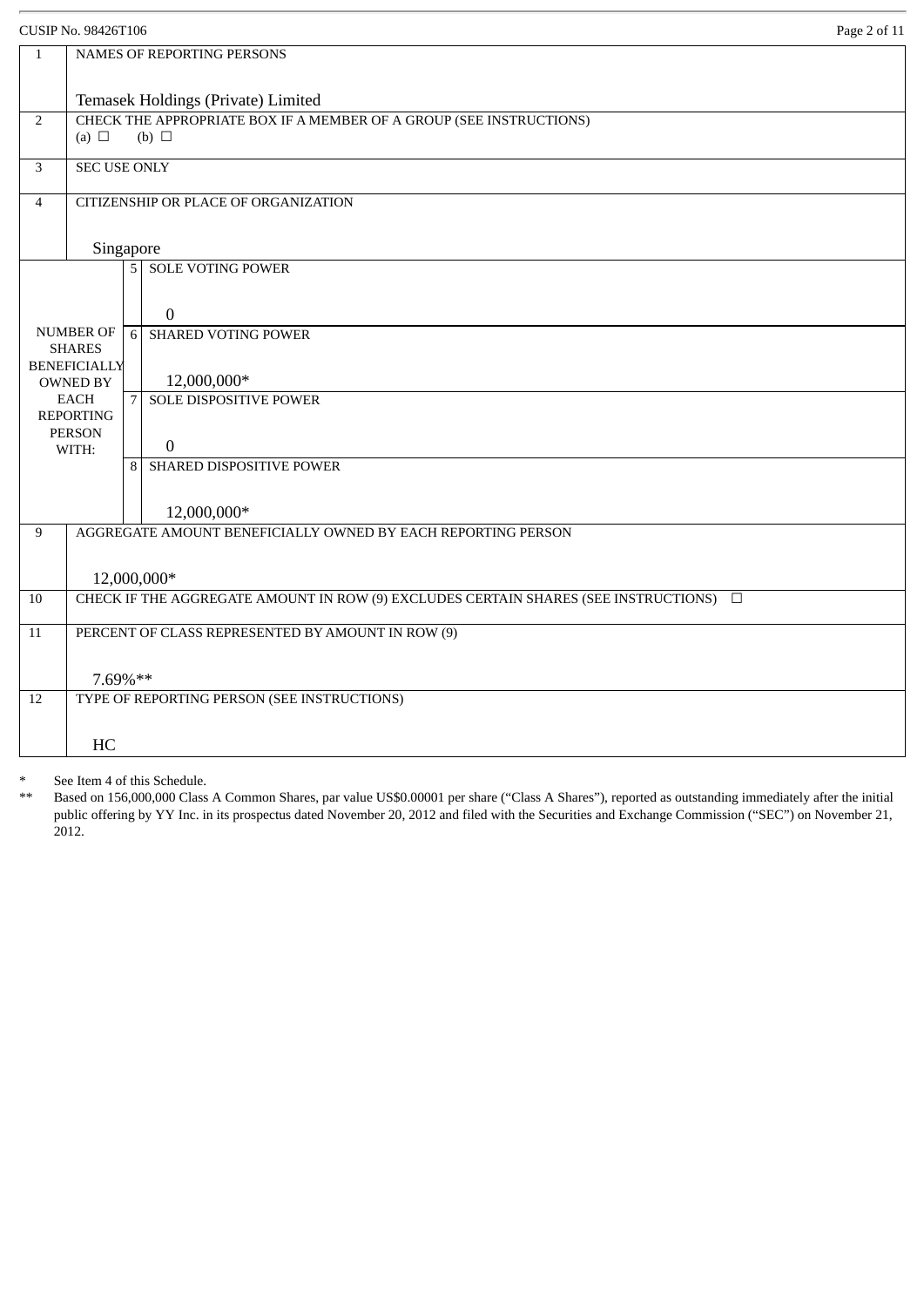|                | CUSIP No. 98426T106                                                                             |                |                                                              | Page 3 of 11 |
|----------------|-------------------------------------------------------------------------------------------------|----------------|--------------------------------------------------------------|--------------|
| $\mathbf{1}$   | NAMES OF REPORTING PERSONS                                                                      |                |                                                              |              |
|                | Temasek Capital (Private) Limited                                                               |                |                                                              |              |
| $\overline{2}$ | CHECK THE APPROPRIATE BOX IF A MEMBER OF A GROUP (SEE INSTRUCTIONS)<br>(a) $\Box$<br>(b) $\Box$ |                |                                                              |              |
| 3              | <b>SEC USE ONLY</b>                                                                             |                |                                                              |              |
| $\overline{4}$ | CITIZENSHIP OR PLACE OF ORGANIZATION                                                            |                |                                                              |              |
|                |                                                                                                 | Singapore      |                                                              |              |
|                |                                                                                                 |                | 5 SOLE VOTING POWER                                          |              |
|                |                                                                                                 |                | $\overline{0}$                                               |              |
|                | <b>NUMBER OF</b><br><b>SHARES</b>                                                               | 6              | <b>SHARED VOTING POWER</b>                                   |              |
|                | <b>BENEFICIALLY</b><br><b>OWNED BY</b>                                                          |                | 12,000,000*                                                  |              |
|                | <b>EACH</b><br><b>REPORTING</b>                                                                 | $\overline{7}$ | <b>SOLE DISPOSITIVE POWER</b>                                |              |
|                | <b>PERSON</b><br>WITH:                                                                          |                | $\boldsymbol{0}$                                             |              |
|                |                                                                                                 | 8              | SHARED DISPOSITIVE POWER                                     |              |
|                |                                                                                                 |                | 12,000,000*                                                  |              |
| 9              |                                                                                                 |                | AGGREGATE AMOUNT BENEFICIALLY OWNED BY EACH REPORTING PERSON |              |
|                |                                                                                                 | 12,000,000*    |                                                              |              |
| 10             | CHECK IF THE AGGREGATE AMOUNT IN ROW (9) EXCLUDES CERTAIN SHARES (SEE INSTRUCTIONS) $\square$   |                |                                                              |              |
| $11\,$         | PERCENT OF CLASS REPRESENTED BY AMOUNT IN ROW (9)                                               |                |                                                              |              |
|                | 7.69%**                                                                                         |                |                                                              |              |
| 12             | TYPE OF REPORTING PERSON (SEE INSTRUCTIONS)                                                     |                |                                                              |              |
|                | HC                                                                                              |                |                                                              |              |
|                |                                                                                                 |                |                                                              |              |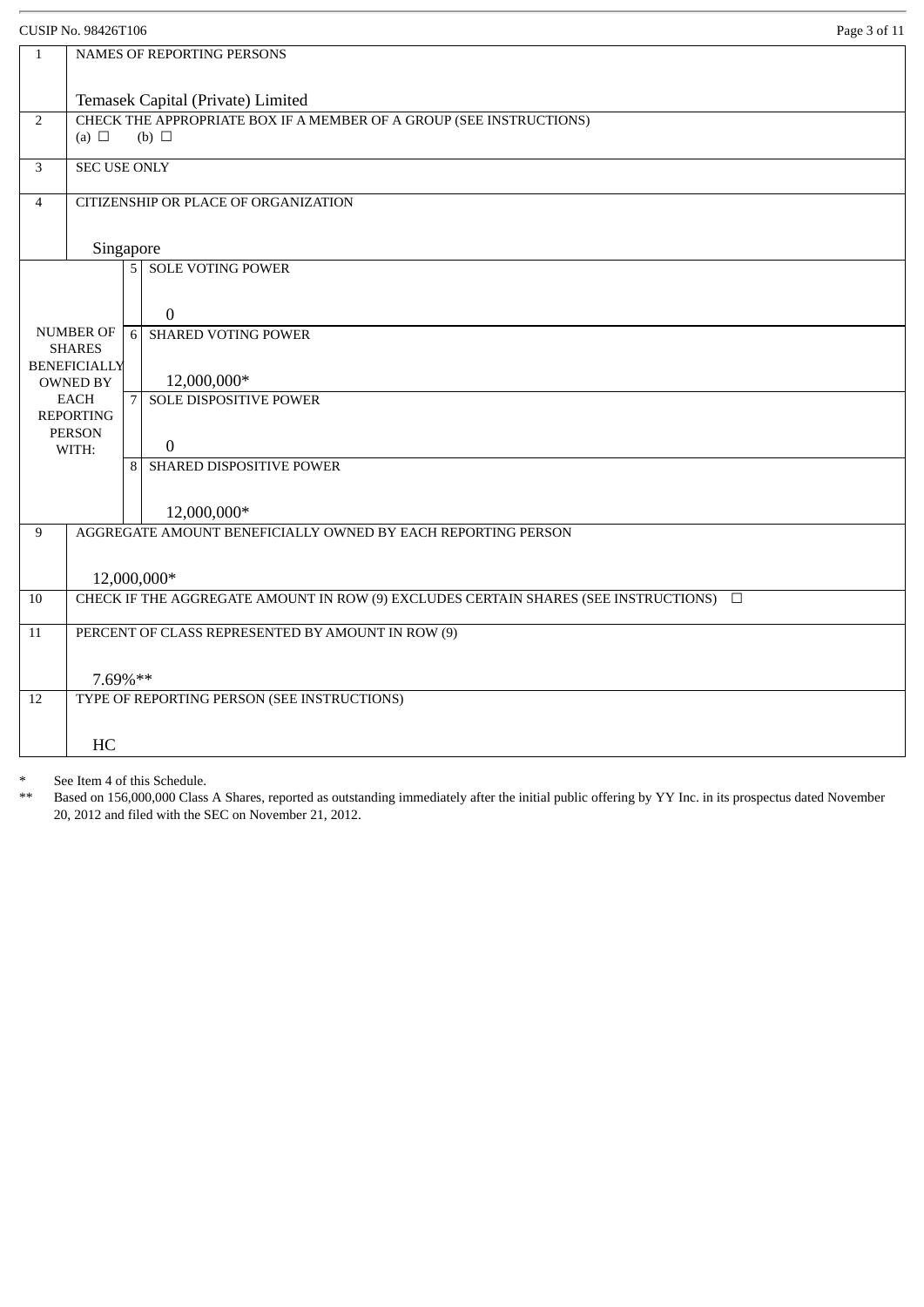|                | Page 4 of 11<br><b>CUSIP No. 98426T106</b>                                                         |                                                              |  |  |
|----------------|----------------------------------------------------------------------------------------------------|--------------------------------------------------------------|--|--|
| $\mathbf{1}$   | NAMES OF REPORTING PERSONS                                                                         |                                                              |  |  |
|                |                                                                                                    |                                                              |  |  |
| 2              | Seletar Investments Pte Ltd<br>CHECK THE APPROPRIATE BOX IF A MEMBER OF A GROUP (SEE INSTRUCTIONS) |                                                              |  |  |
|                | (a) $\Box$<br>(b) $\Box$                                                                           |                                                              |  |  |
| 3              | <b>SEC USE ONLY</b>                                                                                |                                                              |  |  |
| $\overline{4}$ |                                                                                                    | CITIZENSHIP OR PLACE OF ORGANIZATION                         |  |  |
|                |                                                                                                    | Singapore                                                    |  |  |
|                |                                                                                                    | <b>5 SOLE VOTING POWER</b>                                   |  |  |
|                |                                                                                                    | $\boldsymbol{0}$                                             |  |  |
|                | <b>NUMBER OF</b>                                                                                   | <b>SHARED VOTING POWER</b><br>6                              |  |  |
|                | <b>SHARES</b><br><b>BENEFICIALLY</b>                                                               |                                                              |  |  |
|                | <b>OWNED BY</b><br><b>EACH</b>                                                                     | 12,000,000*<br>SOLE DISPOSITIVE POWER                        |  |  |
|                | <b>REPORTING</b>                                                                                   | 7                                                            |  |  |
|                | <b>PERSON</b><br>WITH:                                                                             | $\boldsymbol{0}$                                             |  |  |
|                |                                                                                                    | SHARED DISPOSITIVE POWER<br>8 <sup>1</sup>                   |  |  |
|                |                                                                                                    |                                                              |  |  |
|                |                                                                                                    | 12,000,000*                                                  |  |  |
| 9              |                                                                                                    | AGGREGATE AMOUNT BENEFICIALLY OWNED BY EACH REPORTING PERSON |  |  |
|                |                                                                                                    | 12,000,000*                                                  |  |  |
| 10             | CHECK IF THE AGGREGATE AMOUNT IN ROW (9) EXCLUDES CERTAIN SHARES (SEE INSTRUCTIONS) □              |                                                              |  |  |
| 11             | PERCENT OF CLASS REPRESENTED BY AMOUNT IN ROW (9)                                                  |                                                              |  |  |
|                |                                                                                                    |                                                              |  |  |
|                | 7.69%**                                                                                            |                                                              |  |  |
| 12             | TYPE OF REPORTING PERSON (SEE INSTRUCTIONS)                                                        |                                                              |  |  |
|                | HC                                                                                                 |                                                              |  |  |
|                |                                                                                                    |                                                              |  |  |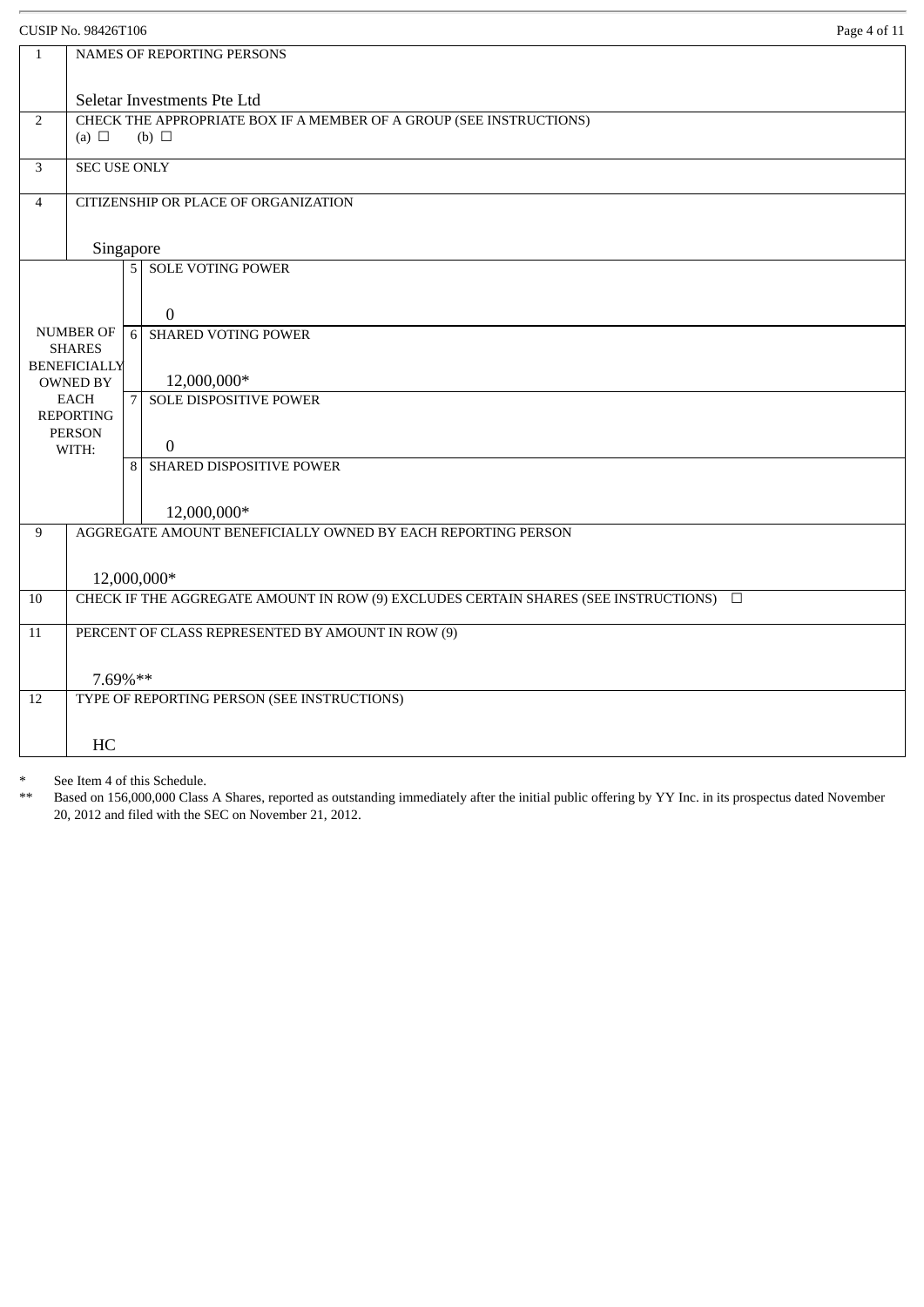|                | Page 5 of 11<br><b>CUSIP No. 98426T106</b>                                                                     |  |  |  |
|----------------|----------------------------------------------------------------------------------------------------------------|--|--|--|
| $\mathbf{1}$   | NAMES OF REPORTING PERSONS                                                                                     |  |  |  |
|                |                                                                                                                |  |  |  |
| $\overline{2}$ | Dunearn Investments (Mauritius) Pte Ltd<br>CHECK THE APPROPRIATE BOX IF A MEMBER OF A GROUP (SEE INSTRUCTIONS) |  |  |  |
|                | (a) $\Box$<br>$(b)$ $\square$                                                                                  |  |  |  |
| 3              | <b>SEC USE ONLY</b>                                                                                            |  |  |  |
| $\overline{4}$ | CITIZENSHIP OR PLACE OF ORGANIZATION                                                                           |  |  |  |
|                | <b>Mauritius</b>                                                                                               |  |  |  |
|                | <b>SOLE VOTING POWER</b><br>5 <sup>1</sup>                                                                     |  |  |  |
|                | $\mathbf{0}$                                                                                                   |  |  |  |
|                | NUMBER OF<br><b>SHARED VOTING POWER</b><br>6<br><b>SHARES</b>                                                  |  |  |  |
|                | <b>BENEFICIALLY</b><br>12,000,000*<br><b>OWNED BY</b>                                                          |  |  |  |
|                | <b>EACH</b><br><b>SOLE DISPOSITIVE POWER</b><br>7<br><b>REPORTING</b>                                          |  |  |  |
|                | <b>PERSON</b><br>$\overline{0}$<br>WITH:                                                                       |  |  |  |
|                | SHARED DISPOSITIVE POWER<br>$\mathsf{R}$                                                                       |  |  |  |
|                | 12,000,000*                                                                                                    |  |  |  |
| 9              | AGGREGATE AMOUNT BENEFICIALLY OWNED BY EACH REPORTING PERSON                                                   |  |  |  |
|                | 12,000,000*                                                                                                    |  |  |  |
| 10             | CHECK IF THE AGGREGATE AMOUNT IN ROW (9) EXCLUDES CERTAIN SHARES (SEE INSTRUCTIONS) $\square$                  |  |  |  |
| 11             | PERCENT OF CLASS REPRESENTED BY AMOUNT IN ROW (9)                                                              |  |  |  |
|                |                                                                                                                |  |  |  |
|                | 7.69%**                                                                                                        |  |  |  |
| 12             | TYPE OF REPORTING PERSON (SEE INSTRUCTIONS)                                                                    |  |  |  |
|                | HC                                                                                                             |  |  |  |
|                |                                                                                                                |  |  |  |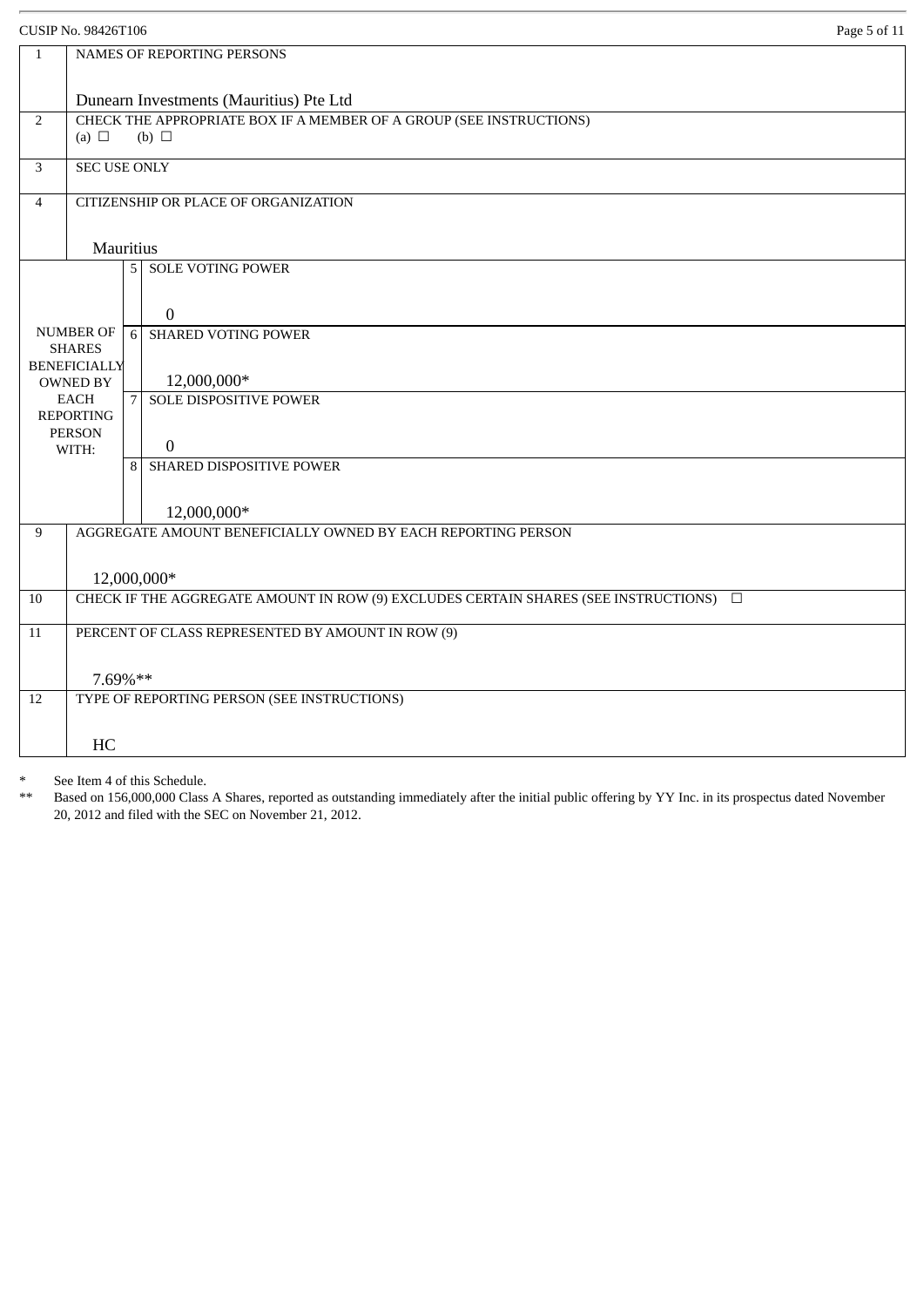|                | Page 6 of 11<br><b>CUSIP No. 98426T106</b>                                                                     |  |  |  |
|----------------|----------------------------------------------------------------------------------------------------------------|--|--|--|
| $\mathbf{1}$   | NAMES OF REPORTING PERSONS                                                                                     |  |  |  |
|                |                                                                                                                |  |  |  |
| $\overline{2}$ | Baytree Investments (Mauritius) Pte Ltd<br>CHECK THE APPROPRIATE BOX IF A MEMBER OF A GROUP (SEE INSTRUCTIONS) |  |  |  |
|                | (a) $\Box$<br>$(b)$ $\square$                                                                                  |  |  |  |
| 3              | <b>SEC USE ONLY</b>                                                                                            |  |  |  |
| $\overline{4}$ | CITIZENSHIP OR PLACE OF ORGANIZATION                                                                           |  |  |  |
|                |                                                                                                                |  |  |  |
|                | Mauritius                                                                                                      |  |  |  |
|                | <b>SOLE VOTING POWER</b><br>5 <sup>1</sup>                                                                     |  |  |  |
|                | $\mathbf{0}$                                                                                                   |  |  |  |
|                | <b>NUMBER OF</b><br><b>SHARED VOTING POWER</b><br>6                                                            |  |  |  |
|                | <b>SHARES</b>                                                                                                  |  |  |  |
|                | <b>BENEFICIALLY</b><br>12,000,000*<br><b>OWNED BY</b>                                                          |  |  |  |
|                | <b>EACH</b><br>SOLE DISPOSITIVE POWER<br>7<br><b>REPORTING</b>                                                 |  |  |  |
|                | <b>PERSON</b>                                                                                                  |  |  |  |
|                | $\overline{0}$<br>WITH:<br>SHARED DISPOSITIVE POWER<br>$\mathbf{8}$                                            |  |  |  |
|                |                                                                                                                |  |  |  |
|                | 12,000,000*                                                                                                    |  |  |  |
| 9              | AGGREGATE AMOUNT BENEFICIALLY OWNED BY EACH REPORTING PERSON                                                   |  |  |  |
|                |                                                                                                                |  |  |  |
|                | 12,000,000*                                                                                                    |  |  |  |
| 10             | CHECK IF THE AGGREGATE AMOUNT IN ROW (9) EXCLUDES CERTAIN SHARES (SEE INSTRUCTIONS) $\square$                  |  |  |  |
| 11             | PERCENT OF CLASS REPRESENTED BY AMOUNT IN ROW (9)                                                              |  |  |  |
|                |                                                                                                                |  |  |  |
| 12             | 7.69%**<br>TYPE OF REPORTING PERSON (SEE INSTRUCTIONS)                                                         |  |  |  |
|                |                                                                                                                |  |  |  |
|                | HC                                                                                                             |  |  |  |
|                |                                                                                                                |  |  |  |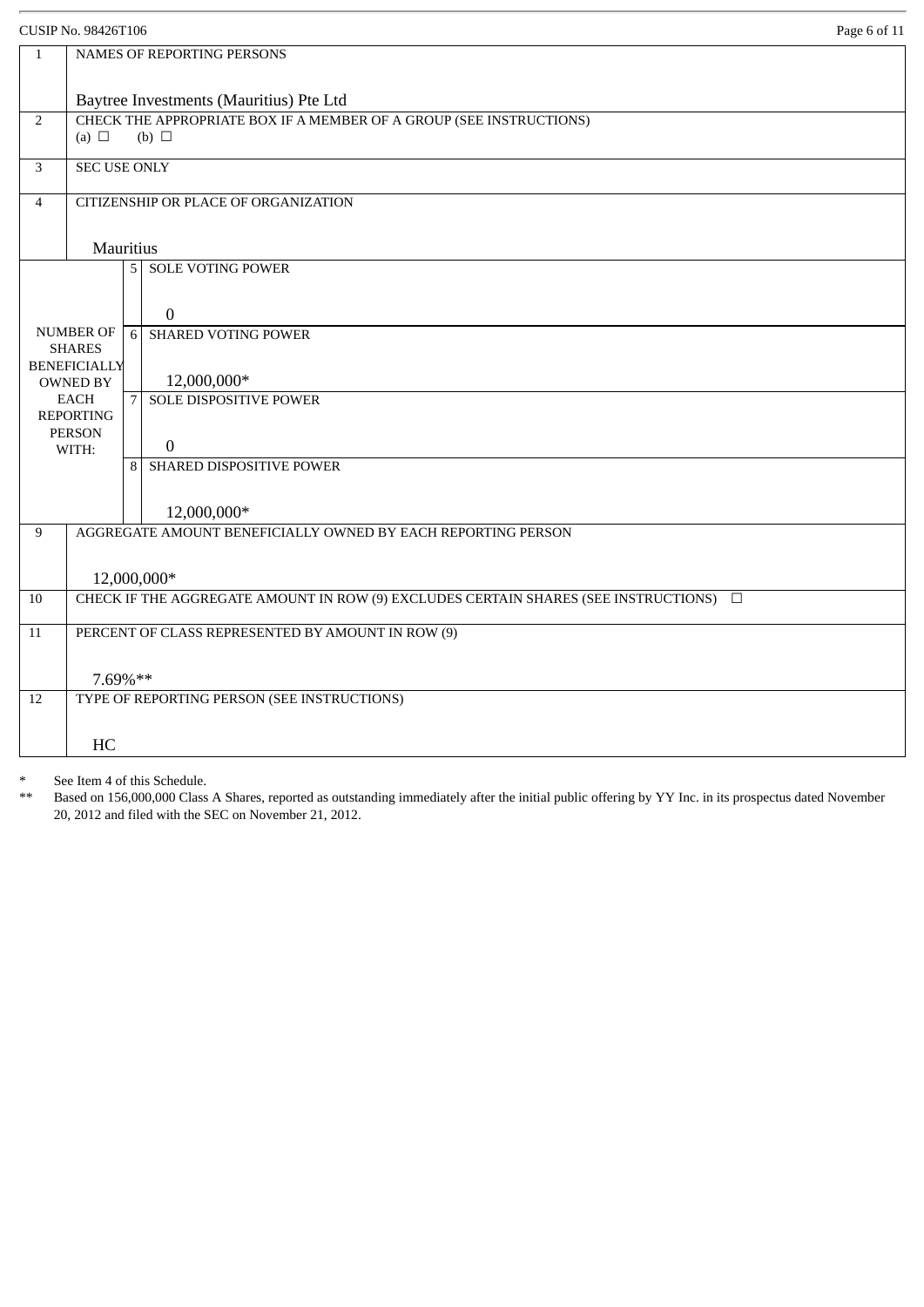#### **Item 1 (a). Name of Issuer:**

YY Inc.

#### **Item 1 (b). Address of Issuer's Principal Executive Offices:**

Building 3-08, Yangcheng Creative Industry Zone No. 309 Huangpu Avenue Middle, Tianhe District Guangzhou 510655 People's Republic of China

#### **Item 2 (a). Name of Person Filing:**

- (i) Temasek Holdings (Private) Limited ("Temasek Holdings").
- (ii) Temasek Capital (Private) Limited ("Temasek Capital"), a wholly-owned subsidiary of Temasek Holdings.
- (iii) Seletar Investments Pte Ltd ("Seletar"), a wholly-owned subsidiary of Temasek Capital.
- (iv) Dunearn Investments (Mauritius) Pte Ltd ("Dunearn"), a wholly-owned subsidiary of Seletar.
- (v) Baytree Investments (Mauritius) Pte Ltd ("Baytree"), a wholly-owned subsidiary of Dunearn.

#### **Item 2 (b). Address of Principal Business Office or, if none, Residence:**

- (i) 60B Orchard Road #06-18 Tower 2, The Atrium@Orchard Singapore 238891
- (ii) 60B Orchard Road #06-18 Tower 2, The Atrium@Orchard Singapore 238891
- (iii) 60B Orchard Road #06-18 Tower 2, The Atrium@Orchard Singapore 238891
- (iv) c/o International Management (Mauritius) Limited Les Cascades Building Edith Cavell Street Port Louis Republic of Mauritius
- (v) c/o International Management (Mauritius) Limited Les Cascades Building Edith Cavell Street Port Louis Republic of Mauritius

#### **Item 2 (c). Citizenship:**

- (i) Singapore
- (ii) Singapore
- (iii) Singapore<br>(iv) Mauritius
- (iv) Mauritius
- (v) Mauritius

#### **Item 2 (d). Title of Class of Securities:**

Class A Common Shares, par value US\$0.00001 per share, including Class A Common Shares represented by American Depositary Shares ("ADSs"), each representing 20 Class A Common Shares

#### **Item 2 (e). CUSIP Number:**

ADSs: 98426T106

#### **Item 3. If this statement is filed pursuant to §§240.13d-1(b) or 240.13d-2(b) or (c), check whether the person filing is a:**

Not applicable.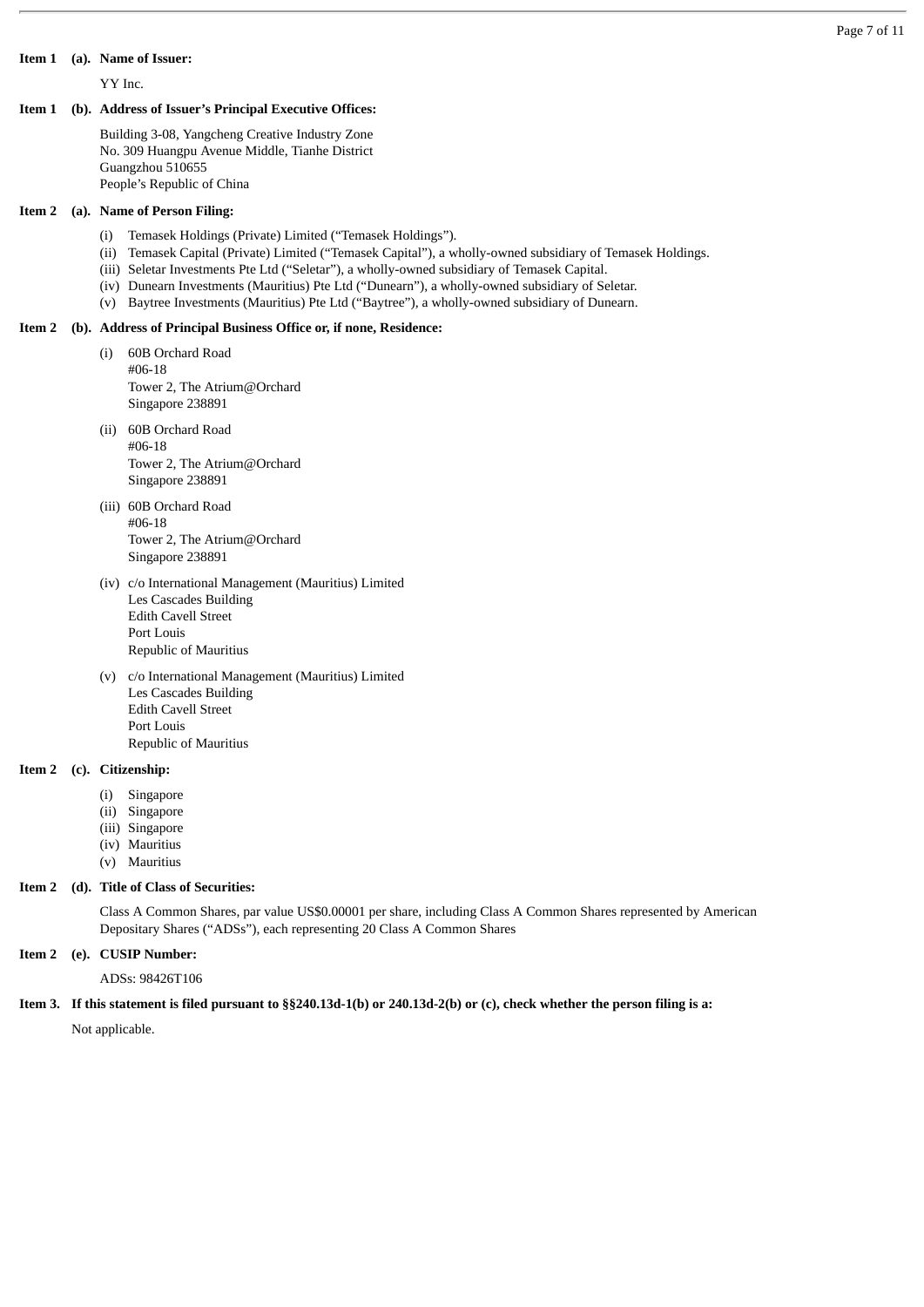#### **Item 4. Ownership.**

(a) Amount beneficially owned: 12,000,000 Class A Shares (in the form of ADSs).

As of the date of this Schedule, Baytree directly owns 12,000,000 Class A Shares (in the form of ADSs). Baytree is whollyowned by Dunearn, which in turn is wholly owned by Seletar, which in turn is wholly-owned by Temasek Capital, which in turn is wholly-owned by Temasek Holdings. Accordingly, as of the date of this Schedule, each of Temasek Holdings, Temasek Capital, Seletar and Dunearn may be deemed to beneficially own the 12,000,000 Class A Shares (in the form of ADSs) owned directly by Baytree.

(b) Percent of class: 7.69%

The 12,000,000 Class A Shares (in the form of ADSs) directly owned by Baytree constitute approximately 7.69% of the Class A Shares outstanding (including Class A Shares represented by ADSs).

The Class A Shares (in the form of ADSs) that may be deemed to be beneficially owned by each of Temasek Holdings, Temasek Capital, Seletar and Dunearn constitute approximately 7.69% of the Class A Shares outstanding (including Class A Shares represented by ADSs)

All percentage calculations in this Schedule are based on 156,000,000 Class A Shares reported as outstanding immediately after the initial public offering by YY Inc. in its prospectus dated November 20, 2012 and filed with the SEC on November 21, 2012.

- (c) Number of shares as to which the person has:
	- (i) Sole power to vote or to direct the vote: 0.
	- (ii) Shared power to vote or to direct the vote:

 Temasek Holdings: 12,000,000. Temasek Capital: 12,000,000. Seletar: 12,000,000. Dunearn: 12,000,000. Baytree: 12,000,000.

- (iii) Sole power to dispose or to direct the disposition of: 0
- (iv) Shared power to dispose or to direct the disposition of:

 Temasek Holdings: 12,000,000. Temasek Capital: 12,000,000. Seletar: 12,000,000. Dunearn: 12,000,000. Baytree: 12,000,000.

#### **Item 5. Ownership of Five Percent or Less of a Class.**

Not Applicable.

#### **Item 6. Ownership of More than Five Percent on Behalf of Another Person.**

Not Applicable.

#### **Item 7. Identification and Classification of the Subsidiary Which Acquired the Security Being Reported on By the Parent Holding Company.**

Not Applicable.

**Item 8. Identification and Classification of Members of the Group.**

Not Applicable.

#### **Item 9. Notice of Dissolution of Group.**

Not Applicable

#### **Item 10. Certification.**

By signing below, I certify that, to the best of my knowledge and belief, the securities referred to above were not acquired and are not held for the purpose of or with the effect of changing or influencing the control of the issuer of the securities and were not acquired and are not held in connection with or as a participant in any transaction having that purpose or effect, other than activities solely in connection with a nomination under §240.14a-11.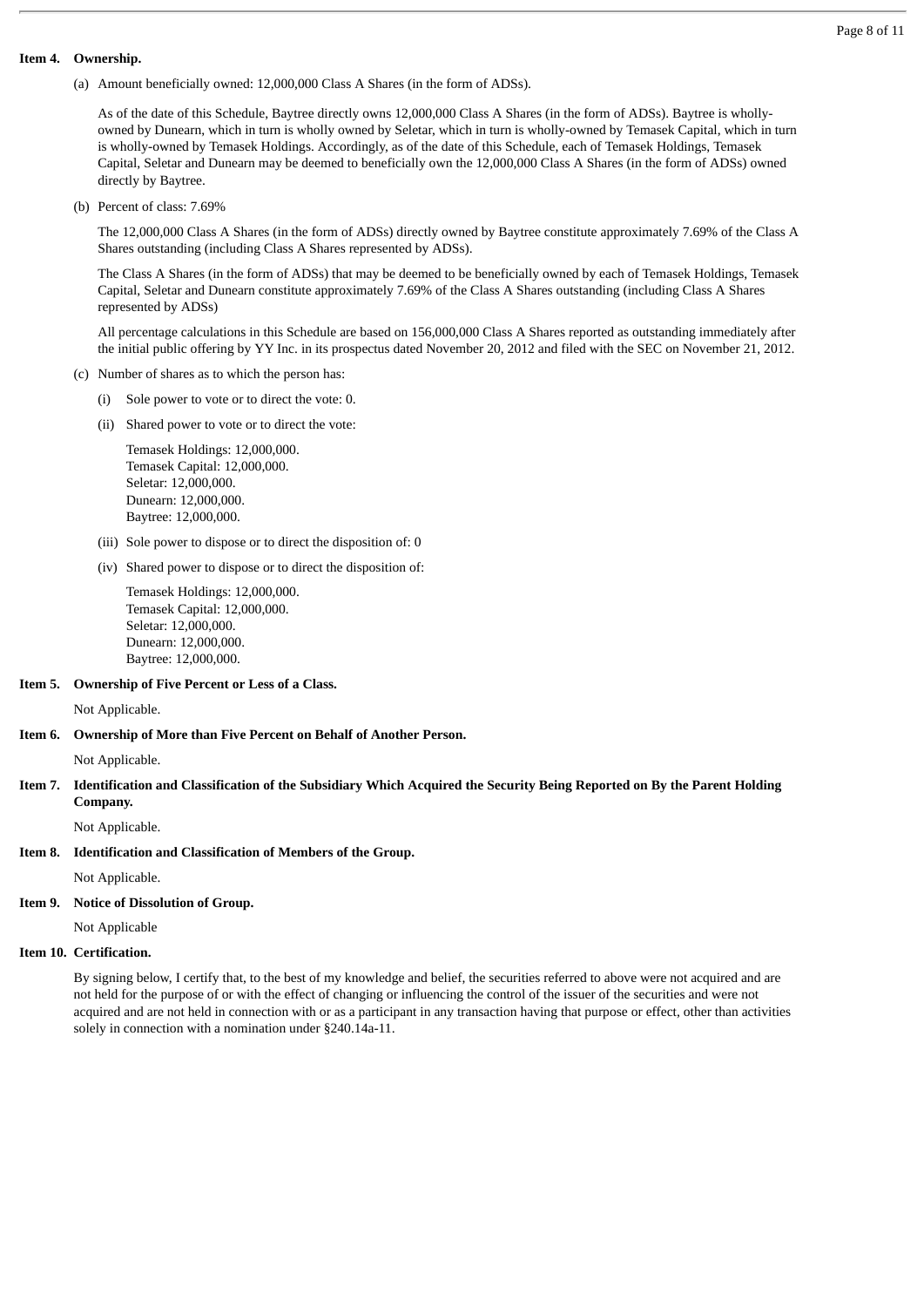### **SIGNATURE**

After reasonable inquiry and to the best of my knowledge and belief, I certify that the information set forth in this statement is true, complete and correct.

| Dated: November 30, 2012 | TEMASEK HOLDINGS (PRIVATE) LIMITED      |
|--------------------------|-----------------------------------------|
|                          | By: /s/ Lena Chia Yue Joo               |
|                          | Name: Lena Chia Yue Joo                 |
|                          | Title: Authorized Signatory             |
| Dated: November 30, 2012 | TEMASEK CAPITAL (PRIVATE) LIMITED       |
|                          | By: /s/ Lena Chia Yue Joo               |
|                          | Name: Lena Chia Yue Joo                 |
|                          | Title: Director                         |
| Dated: November 30, 2012 | SELETAR INVESTMENTS PTE LTD             |
|                          | By: /s/ Git Oi Chee (Michelle)          |
|                          | Name: Git Oi Chee (Michelle)            |
|                          | Title: Director                         |
| Dated: November 30, 2012 | DUNEARN INVESTMENTS (MAURITIUS) PTE LTD |
|                          | By: /s/ Ashraf Ramtoola                 |
|                          | Name: Ashraf Ramtoola                   |
|                          | Title:<br>Director                      |
| Dated: November 30, 2012 | BAYTREE INVESTMENTS (MAURITIUS) PTE LTD |
|                          | By: /s/ Ashraf Ramtoola                 |
|                          | Name: Ashraf Ramtoola                   |
|                          | Title: Director                         |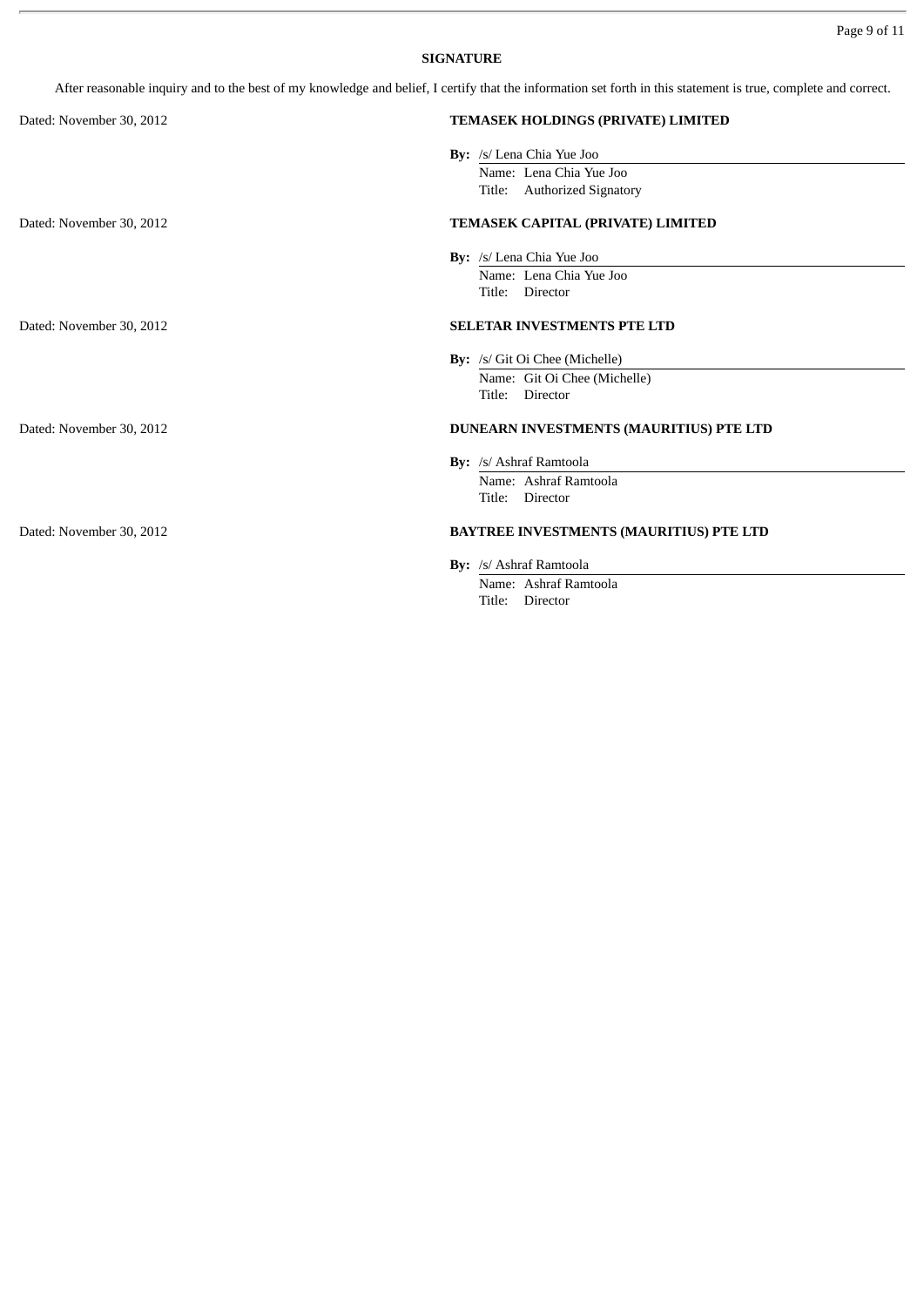#### **Exhibit Index**

Exhibit A Joint Filing Agreement, dated November 30, 2012, among Temasek Holdings (Private) Limited, Temasek Capital (Private) Limited, Seletar Investments Pte Ltd, Dunearn Investments (Mauritius) Pte Ltd and Baytree Investments (Mauritius) Pte Ltd.